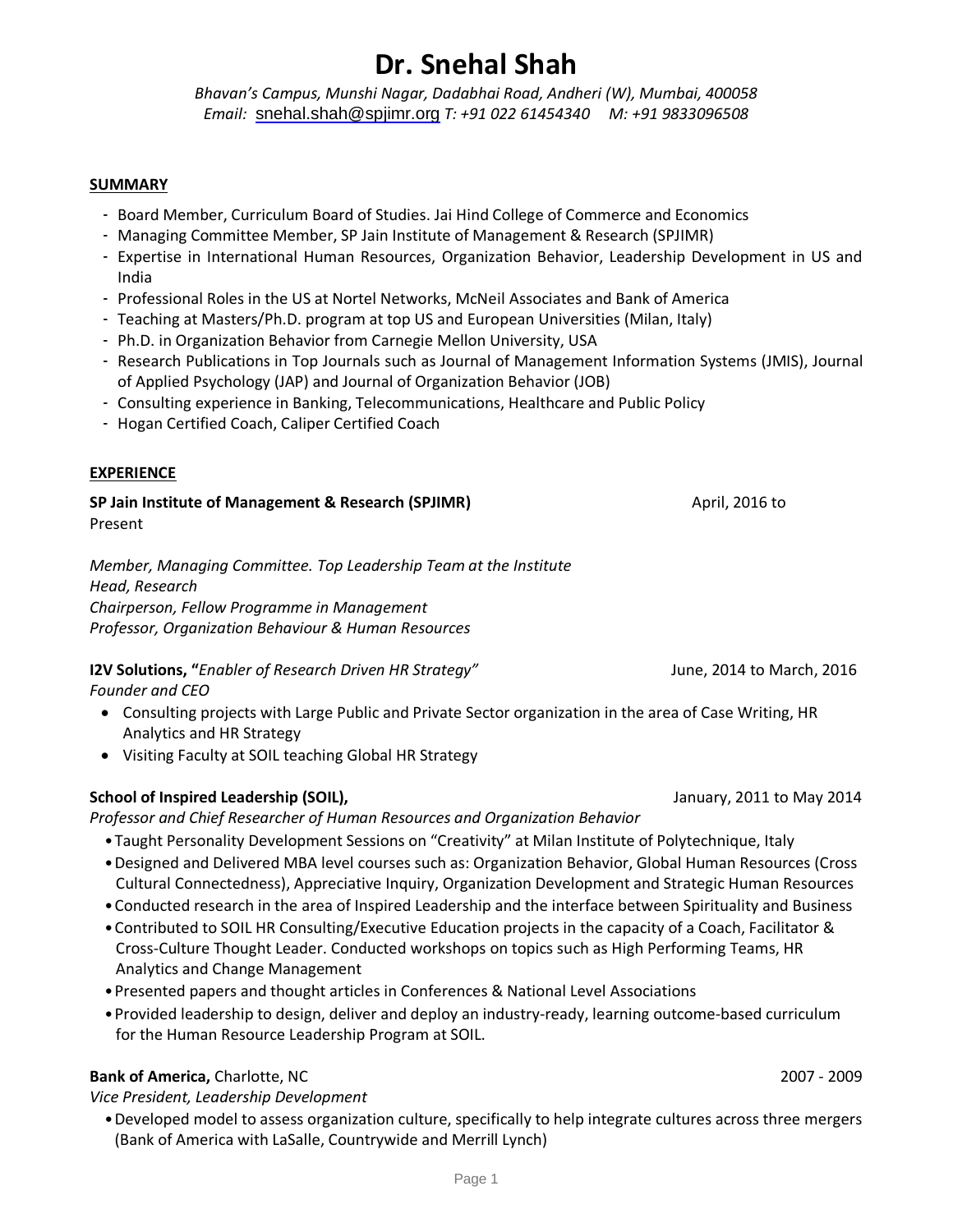*Bhavan's Campus, Munshi Nagar, Dadabhai Road, Andheri (W), Mumbai, 400058 Email:* [snehal.shah@spjimr.org](mailto:snehal.shah@spjimr.org) *T: +91 022 61454340 M: +91 9833096508*

- •Evaluated impact of senior leadership development programs, in order to enhance program effectiveness
- •Participated in design, content and delivery of senior leader pipeline and transition programs
- •Leveraged Attrition Analytics to proactively manage retention practices for senior leaders and expatriates
- •Led initiative to automate leadership program participant data management

## **ABN Amro,** India2006 - 2007

*Retention Consultant*

- •Implemented Retention Management, leveraging in-depth analysis on reasons for attrition, cost of attrition and potential actions to enhance retention; customized for different levels of management.
- •Established metrics to track attrition based on regretted and non-regretted attrition
- •Enabled inclusion of attrition targets for managers at each level, to ensure successful implementation

## **T. V. Rao Learning Systems (TVRLS),** India 2005 - 2007

*Human Resource Consultant*

- •Managed the Mumbai office of TVRLS, which involved business development, client interface and conducting workshops
- •Provided consulting services for 360 Degree Feedback, Competency Mapping, Leadership Development and Change Management

## **McNeil Research and Evaluation Associates,** Raleigh, NC 2002 - 2005

*Senior Research Associate*

- •Led projects to improve effectiveness of US Department of Labor programs
- •Prepared high visibility reports used by policy makers, and government administrators
- •Managed client interface and served as liaison with sub-contractor, *Mathematica Research*
- •Developed data collection instruments and used various analytical tools for complex datasets

## **North Carolina State University,** Raleigh, NC 2000 - 2002

*Adjunct Faculty, Ph.D Program* 

•Designed & Taught "Statistics and Applied Research Methods" in the Doctoral Program

## *Adjunct Faculty, Masters Program*

•Designed & Taught "Organizational Change and Learning", a course focused on how organizations can better manage change and enhance their productivity through developing learning capabilities

## **Nortel Networks,** Raleigh, NC1999 - 2000

*HR Associate, Workforce Research and Strategy*

- •Developed an attrition model based on structural equation modeling in SAS
- •Assessed the impact of an organizational change initiative for the sales force effectiveness team
- Managed several research projects to evaluate productivity conditions, employee satisfaction and sales force effectiveness, using qualitative and quantitative research techniques

## **Carnegie Mellon University,** Pittsburgh, PA1994 - 1997

*Teaching Instructor*

- •Introduction to Organization Behavior: an undergraduate course
- •Organization Management: Taught specific sessions on organizational change

## *Consultant, Organization Development (for Healthcare Industry)*

•Assessed the effectiveness of "empowerment" for a 5000 bed hospital facility in terms of improvement in quality of care, patient satisfaction and nurse professionalism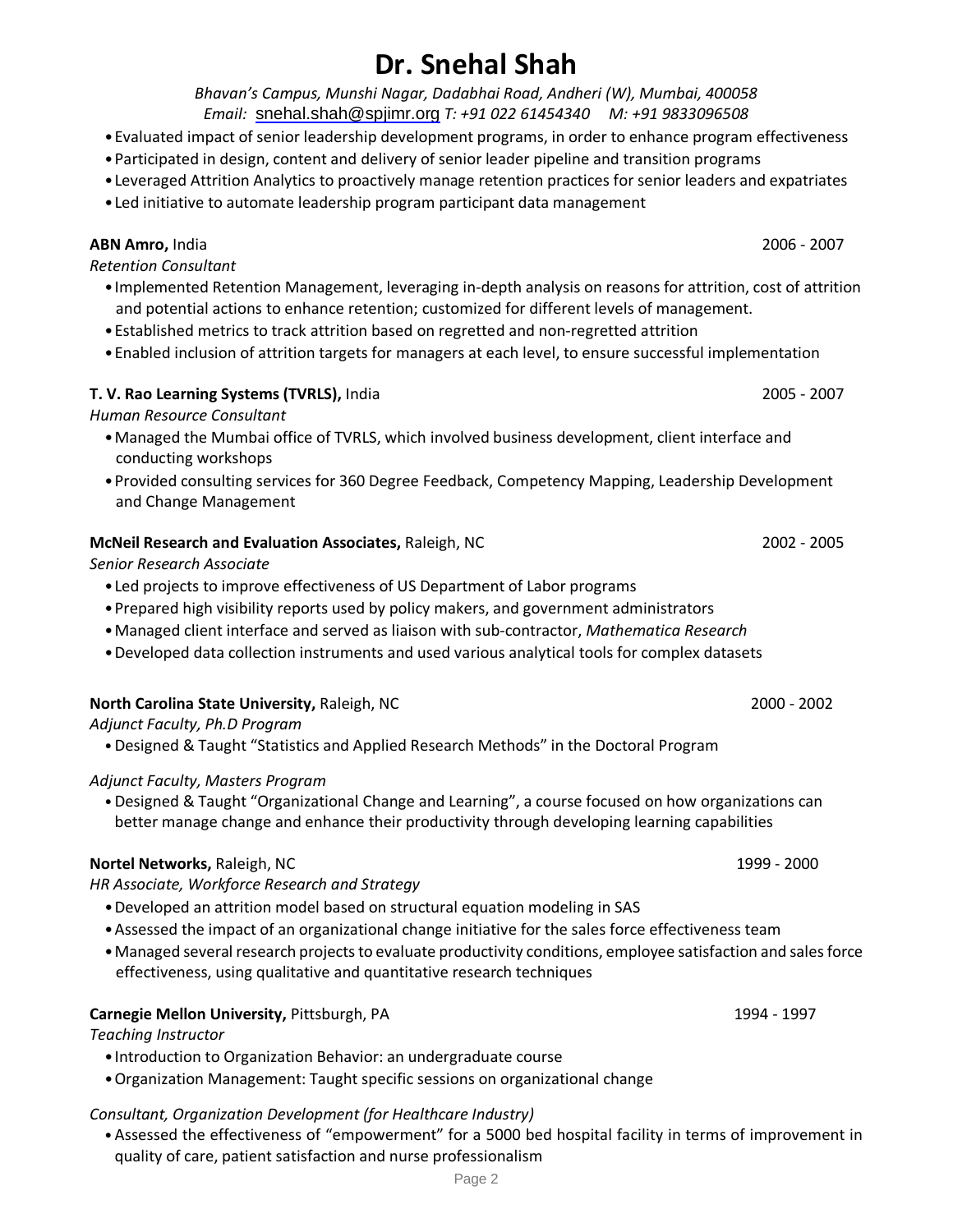*Bhavan's Campus, Munshi Nagar, Dadabhai Road, Andheri (W), Mumbai, 400058*

*Coordinator, Asia Projects, External Affairs*

# *Email:* [snehal.shah@spjimr.org](mailto:snehal.shah@spjimr.org) *T: +91 022 61454340 M: +91 9833096508*

*Office*

### **1994 - 1995**

- •Developed plans to market the executive education program in India
- •Coordinated promotional activities to forge partnerships with business communities in India and SE Asia

## **GCMMF** (India's largest marketing organization for dairy products), India 1992 - 1992 - 1993

*Senior Officer, Human Resources* 

- •Proposed changes to the Performance Appraisal System, which were adopted by top management
- •Designed a comprehensive training program for marketing and sales force
- •Revised employee-related policies and complied service rules
- •Provided counseling services to employees

### **EDUCATION**

### **Carnegie Mellon University**

*Ph.D. in Public Policy and Management* Focus: Organization Behavior & Human Resources

### *Master of Philosophy*

Focus: Organization Behavior

### **Institute of Rural Management, India**

*MBA (PGDRM degree)* Focus: Human Resources

### **OTHER**

### **Professional Recognition**

- Best Paper Award for Innovative Research in 3rd Conference organised by Aston India Centre for Applied Research held at Aston University, Birmingham, England in 2019
- Academic Game Changer Award for the Best HR Program in the Country School Of Inspired Leadership
- Special recognition for *Excellence in Project Performance*, Nortel Networks
- *Client Satisfaction Award* for project management, McNeil Research and Evaluation Associates

### **Publications and Presentations (See Appendix 1)**

- Journal of Management Information Systems (JMIS)
- Equality Diversity & Inclusion (EDI)
- Journal of Management Development (JMD)
- Journal of Applied Psychology (JAP)
- Journal of Organization Behavior (JOB)
- Book Chapters and Newspaper Articles
- Paper presentations in International and National Conferences